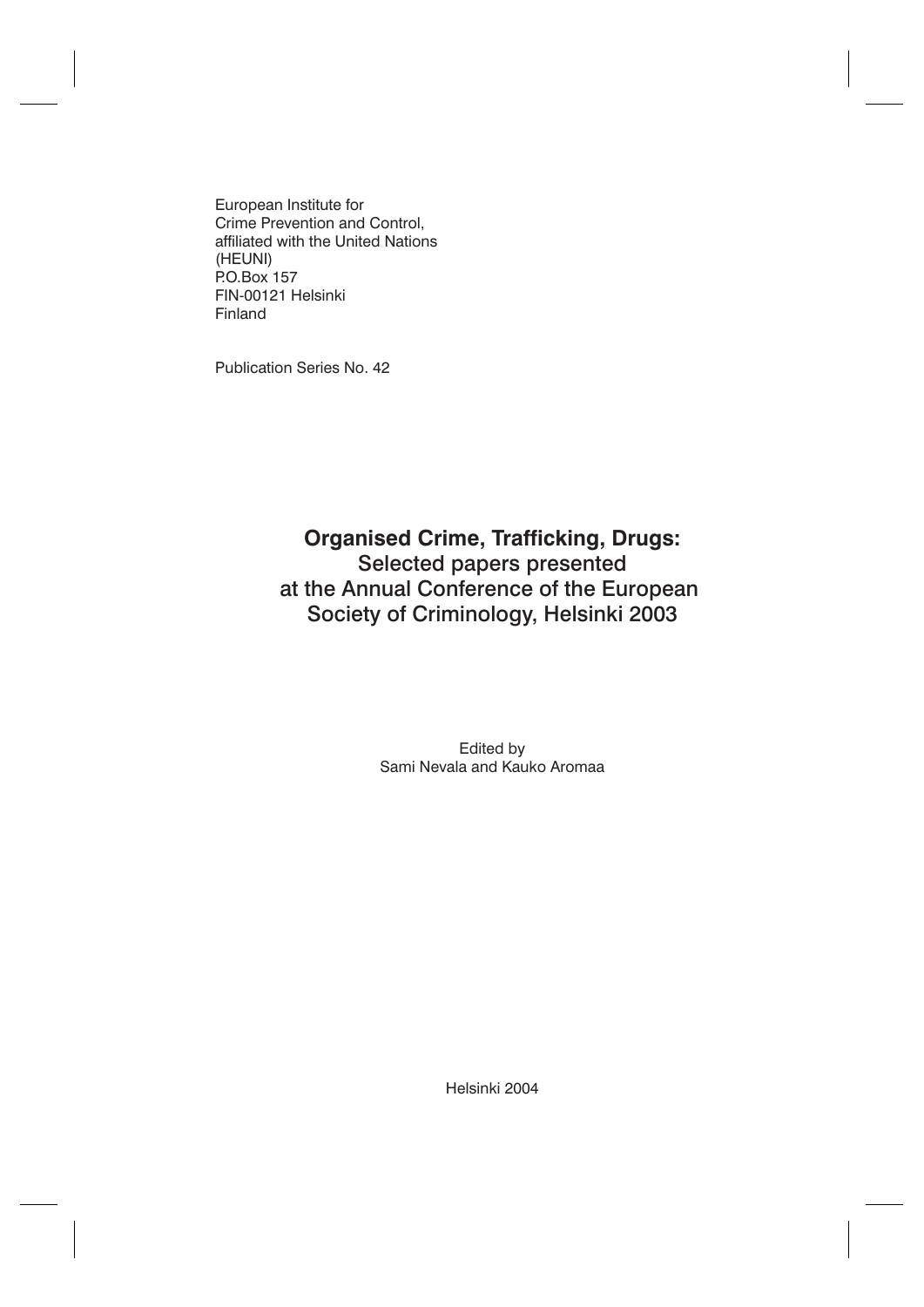# <span id="page-1-0"></span>Foreword

In the 2003 annual conference of the European Society of Criminology (ESC) in Helsinki (27–30 August), quite a large number of papers (21) were presented that focused on issues related to organised crime, including trafficking in human beings and corruption. This collection presents all of these papers to the benefit of those who attended and, in particular, those who did not. During the conference, many colleagues expressed the feeling that such material should be made more widely available than was possible at the conference alone.

One particular feature of interest is the high proportion of colleagues from Eastern European countries in this context—twelve out of twenty-one—which is a lot considering that the vast majority of presenters came from other regions than these. This feature is a special bonus, we hope, for many who are unfamiliar with criminological work in that region. It may be too hasty a conclusion to believe that organised crime issues must be particularly acute and topical in those parts of Europe as the volume of contributions might indicate. The outcome could, however, just as well be a reflection of a peculiar lack of interest and tradition concerning this topic in Western Europe, amazing as this may seem. My observation has been, at any rate, that the European criminological tradition(s) have been oddly disinterested in this matter. This is not to say that a lot of good work had not been done; our concern is just that there might be more of it. The present situation is understandable as organised crime is not among the easiest research topics, in particular if empirical studies are called for. Not so long ago, many European colleagues were expressing serious doubts as to whether such a thing exists at all in reality, it being the kind of social construct as it no doubt also is.

One practical problem became quickly clear when the editing of this volume commenced: the language. Europe speaks and writes mostly languages other than English. For this reason, a project like this one easily becomes relatively expensive and labour-intensive. The language barrier being a major cause of dissemination difficulties, a volume like the present one attempts to overcome some of this European dilemma. Although a British standard of English has been aspired to, this report serves also of an example of how English language is in use way beyond the borders of the Commonwealth, and ways of expression are constantly borrowed from other languages.

This collection is hoped to inspire more serious work in this area. On behalf of HEUNI, I also wish continued success to the ESC in advancing researcher contacts and improved scientific work on issues related to organised crime. For this purpose, we have also included the contact information to the authors (as provided to the ESC conference) as an appendix to this volume.

*Kauko Aromaa* Director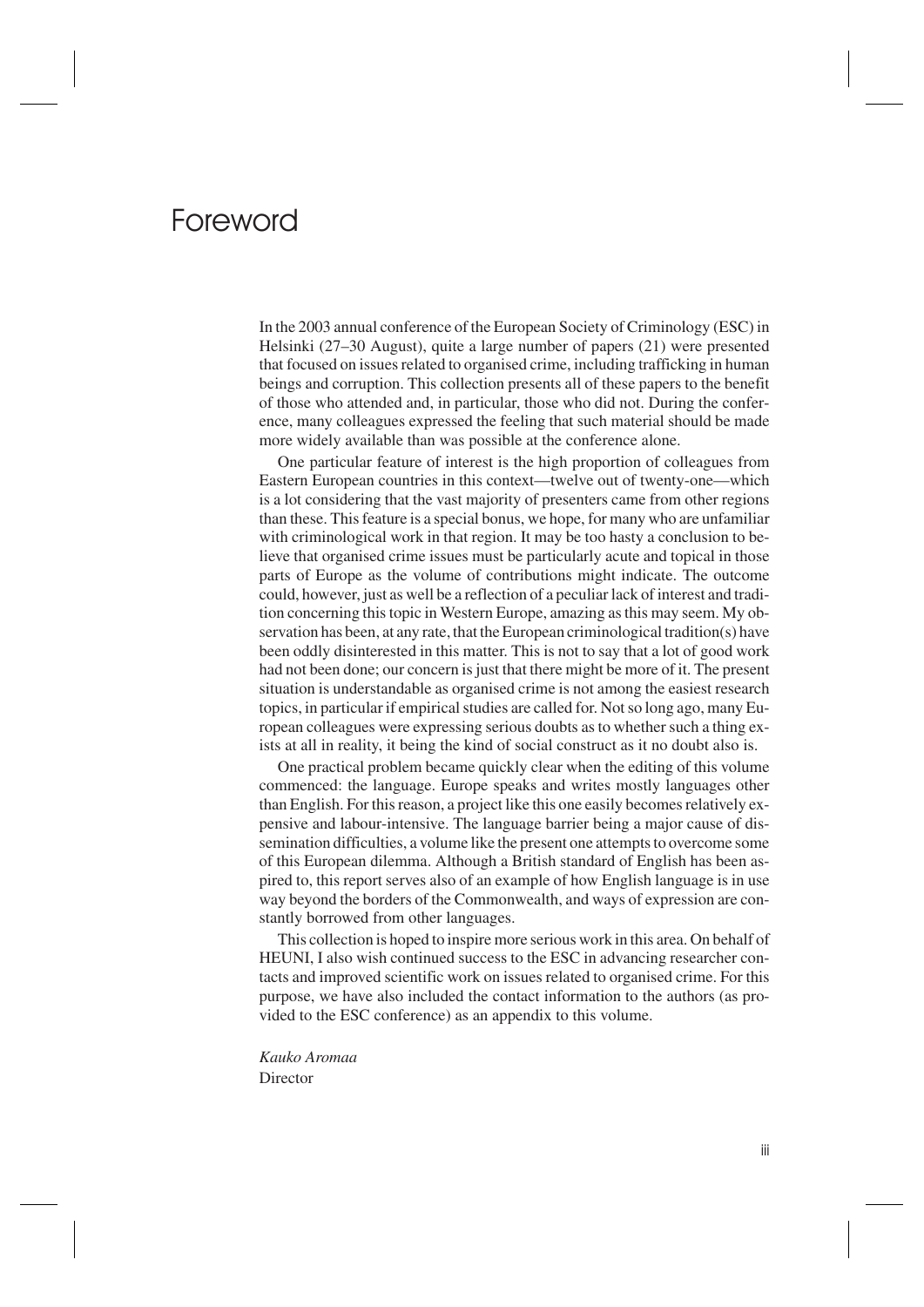# Organized Crime and Smuggling Through Abkhazia and South Ossetia

Alexander Kukhianidze, American University's Transnational Crime and Corruption Center (TraCCC), Georgia Office

## General Description of the Situation

Georgia is located in the Caucasus on the eastern coast of the Black Sea. The length of its total land border is 1,461 km, and the coastline—310 km. Its border countries are: Russia in the North (723 km), Azerbaijan in the East (322 km), Armenia in the south-east (164 km), and Turkey in the south-west (252 km).<sup>1</sup> Due to armed civil conflicts at the beginning of the 1990s, two of its secessionist regions—Abkhazia and South Ossetia—are outside the jurisdiction of the Government of Georgia, and parts of Georgian border are thus uncontrolled and transparent. Both Abkhazia and South Ossetia border on Russia. The Abkhaz part of the Georgian-Russian border is 197 km long, and its sea border 200 km. The South Ossetian part of the Georgian border with Russia is only 66 km long (see Map of Georgia below). $<sup>2</sup>$ </sup>



Map of Georgia. Smuggling Routes Through Abkhazia and South Ossetia

<sup>1</sup> Georgia. *The World Factbook*, August 1, 2003;<http://www.odci.gov/cia/publications/factbook/geos/gg.html>

<sup>2</sup> Interview with representatives of State Border Guards of Georgia, October 2003.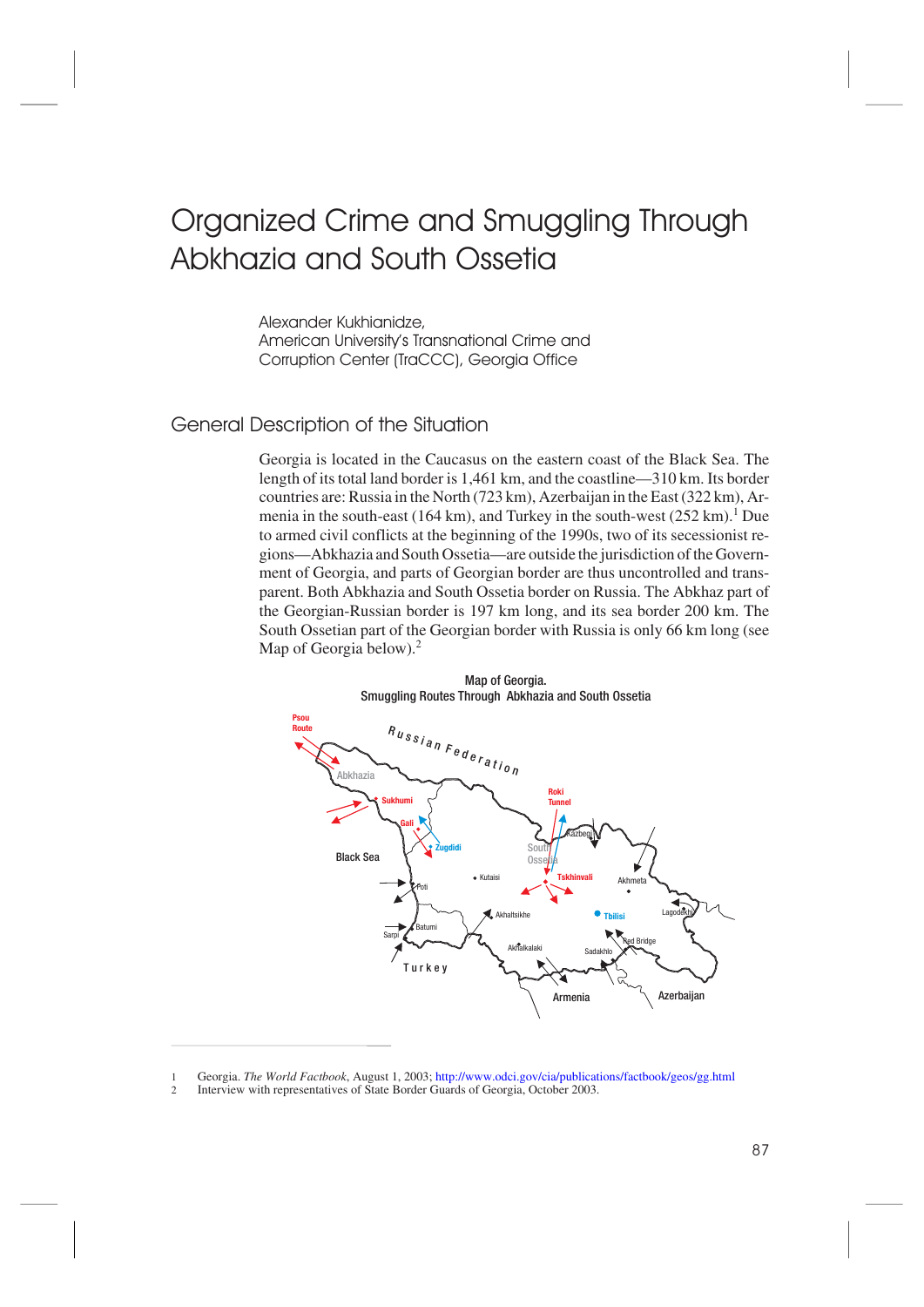By 2003, contraband trade had become a severe problem in Georgia. Its catastrophic growth started in 1998, and in five years time it began to threaten the very national security of the country. It stimulated corruption, creation of powerful criminal clans, and association of the criminal world with political groupings, representatives of central, regional and local authorities, and law enforcement structures of the country. It also led to the involvement of the poor part of the population in criminal activities.

The problem of contraband trade through Abkhazia and South Ossetia is worsened by the fact that it is closely connected to the problem of separatism, unresolved armed conflicts, violence in these regions, and transparency of borders.

As it is known, there were armed conflicts in South Ossetia in 1991–1992, and in Abkhazia in 1992–1993. They led to heavy casualties (one thousand and ten thousand lives respectively) on both sides. With Russia's military support, separatists of both regions won their wars, and declared *de facto* independence, while remaining *de jure* part of Georgia. In Abkhazia, more than two hundred thousand refugees and internally displaced persons (IDPs) (mostly of Georgian ethnicity) have been expelled from their homes, and those who have stayed are living in beggary and nakedness.3 Most refugees and IDPs living outside Abkhazia have it even worse.

Self-proclaimed republics increased the concentration of weapons among the population, especially in the criminal world.

## Sanctions Against Secessionist Government of Abkhazia

Three years after the end of the war in Abkhazia, a decision taken by the Council of the Heads of States of the Commonwealth of Independent States **on M easures for Settlement of the Conflict in Abkhaz i a,G eorgia** (19 January, 1996), declared, that:

*"6. Confirming, that Abkhazia is an integral part of Georgia, the member-states of the Commonwealth of Independent States, without consent of the government of Georgia:*

*a) will not exercise trade-economic, financial, transport or other operations with the authorities of the Abkhaz side;*

*7. Member-states of the Commonwealth of Independent States will not permit the functioning of representations of the authorities of neither the Abkhaz side in their territories, nor the persons in a capacity of official representative of those authorities."4*

According to this statement, all import-export operations, which are not agreed upon or approved by the Georgian government, are illegal and contraband trade. This seriously hinders the ability of the secessionist government to develop offi-

<sup>3</sup> *UN: Abkhazia Within Georgia Still The Basis of Talks, Says Envoy*. By Robert McMahon;

[http://www.rferl.org/nca/features/2002/12/11122002222246.asp;](http://www.rferl.org/nca/features/2002/12/11122002222246.asp) Radio Free Europe / Radio Liberty, Inc. 4 Regional Conflicts in Georgia—the Autonomous Oblast of South Ossetia, the Autonomous Republic of Abkhazia (1989–2002). The Collection of Political-Legal Acts. Tbilisi 2003, p.170.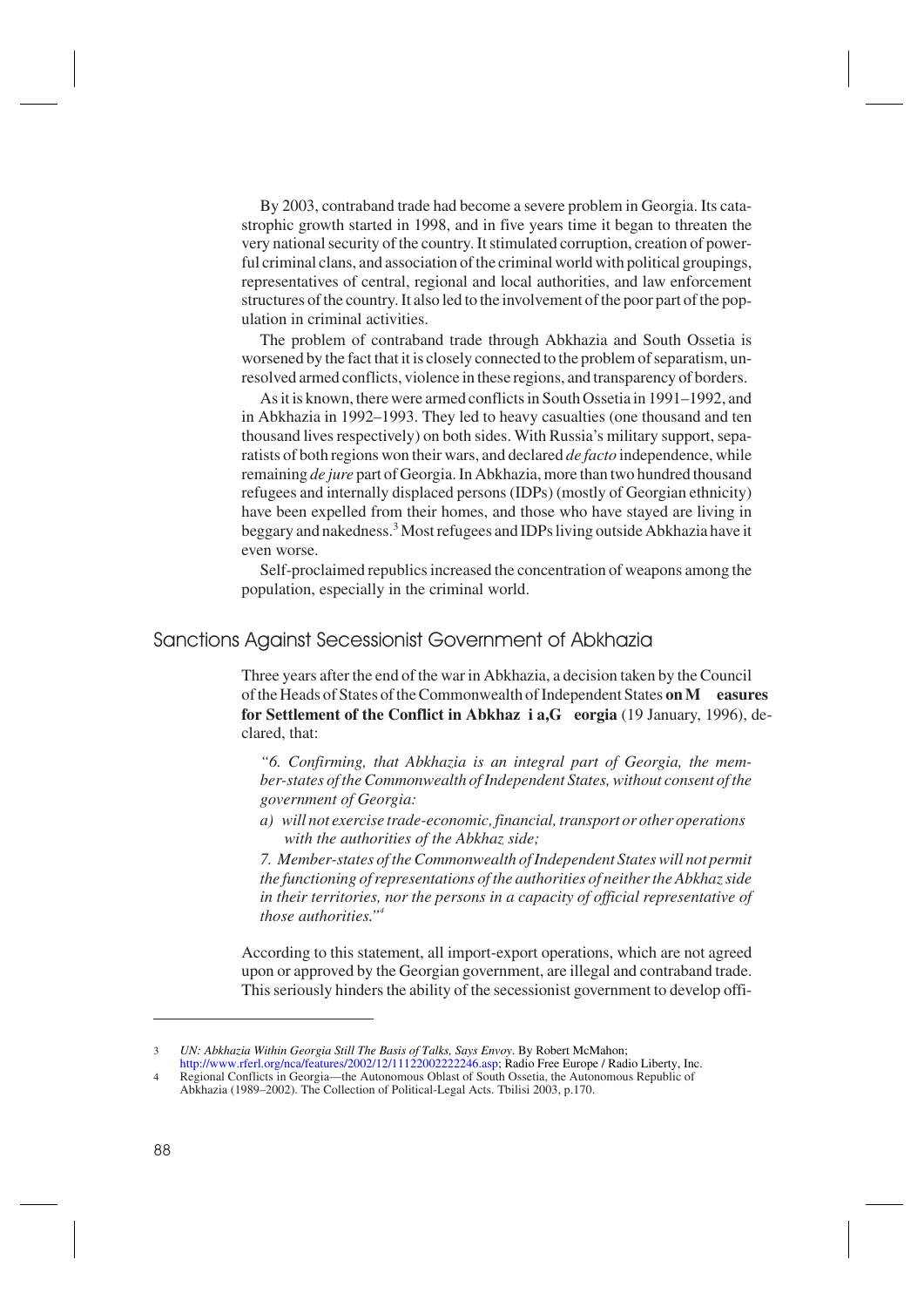cial foreign economic relations. As a result, instead of respectable international companies, shadow businesses with possible money laundering schemes have established links with the territory of Abkhazia. In addition, Russian state and private companies are often directly involved in business operations in Abkhazia. This is in violation of the Russian government's own obligations based on the 19 January agreement. On November 7, 1997 Mr. Chernomyrdin, the Russian Prime Minister, signed a Decree issued by the Government of the Russian Federation **on Importing of Citrus Fruits and Some O ther Agricultural Products to the R ussian Federation**, and on June 24, 1998 the State Duma issued a Decree of the Federal Assembly of the Russian Federation **on N ormaliz ation of B order and Customs R egimes along the Abkhaortion of the B o rder of the R ussian Federation**. This marked a new strategy on the part of the government of Russia, aiming at the economic integration of Abkhazia into the Russian Federation. It consisted in the development of economic relations with the secessionist regime, the introduction of a non-visa system for the secessionist territories of Abkhazia and South Ossetia, granting Russian citizenship to population in the secessionist parts of Abkhazia and South Ossetia, and opening a railway connection between Sochi and Sukhumi. All this was done without consulting the Government of Georgia, which caused the aggravation of Georgian-Russian relations, and gave an incentive to the secessionist government of Abkhazia to proclaim independence in 1999 after a referendum on independence in which the Abkhazian exiles (mostly ethnically Georgian) did not participate. Further negotiations with the government of Georgia on the political status of Abkhazia were effectively blocked.

#### The Impact of Sanctions

Some Western experts argue that any sanction imposed on the secessionist government of Abkhazia contribute to the development of smuggling. Such sanctions only help the local authorities in Abkhazia to make money, and hurt the population. On the one hand, due to these sanctions, various political-criminal groups are able to make illegal trade and profit, and on the other hand, such sanctions help the regime in Abkhazia increase its power and legitimacy as a result of the "Georgian blockade."5

Sanctions have created an extremely favourable setting for smuggling through Abkhazia, especially when there are almost no relations and agreements between the secessionist Abkhaz government and the Government of Georgia, or the Abkhaz government in exile. Poverty and personal relations between ethnic Abkhazians and Georgians, who wish to establish economic relations and improve their lives, have led many of them to pursue the only means of co-operation left by their governments—participation in the smuggling network. It is the only way of survival. This has created a broad social base for the smuggling network, which stretches far beyond the border of the demilitarisation zone in Gali

<sup>5</sup> Interview with Western representative of an international organization working in Abkhazia and based in Tbilisi.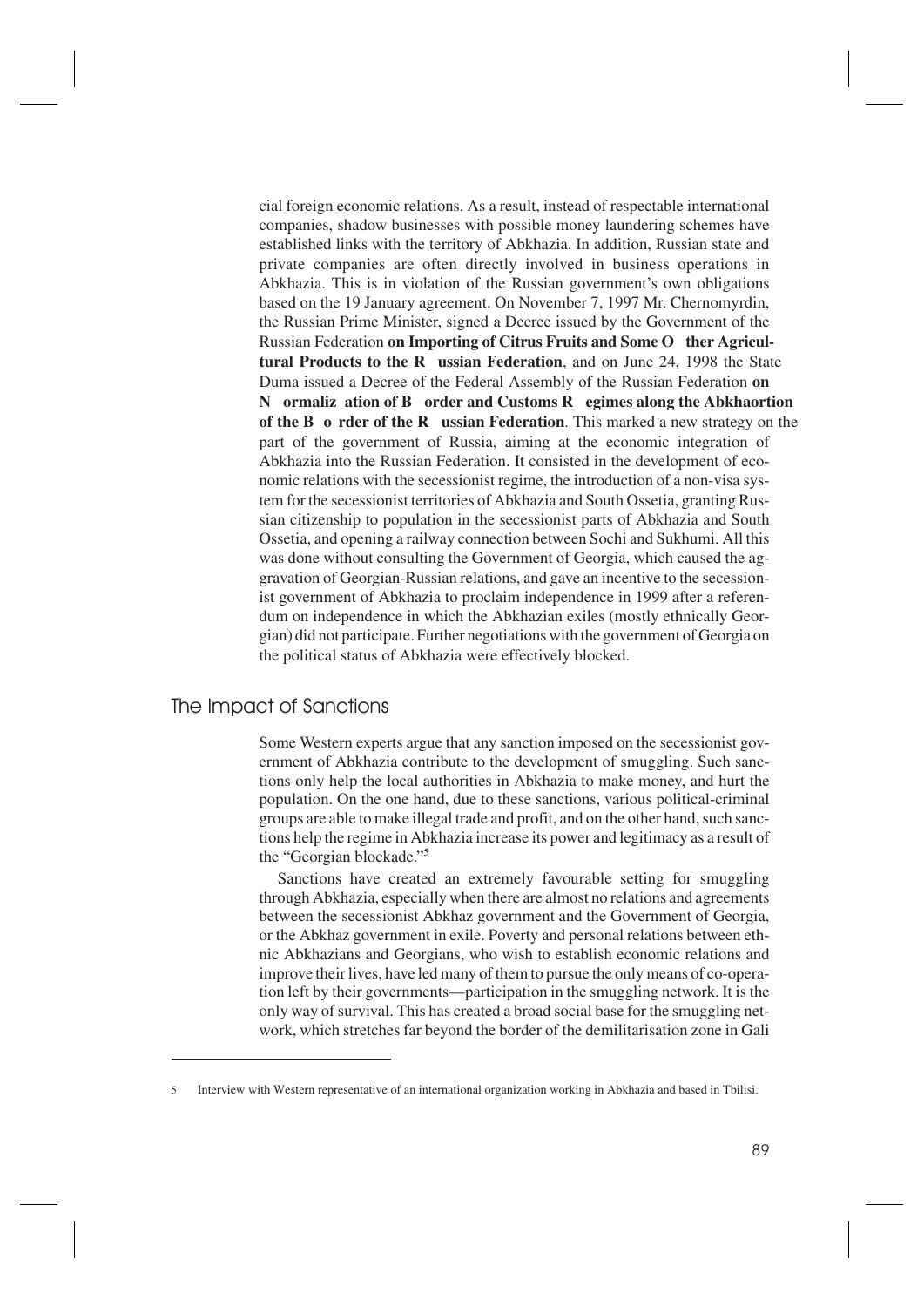and Zugdidi districts from Gagra to Tbilisi. People who live in Gagra and Sukhumi often visit the biggest market in Tbilisi–Lilo—another trans-shipment point of smuggled goods which mostly come from Azerbaijan, and take them to Abkhazia for sale. In turn, ethnic Georgians visit Abkhazia for commercial purposes.

## Uncontrolled territories as crime zones

The current situation demonstrates that the conflicts in Abkhazia and South Ossetia are not simply in deadlock. They have gradually transformed into crime zones that nobody is able to fully control—not the Government of Georgia, the Abkhaz and South Ossetian governments, or the international community.

On the one hand, Georgian authorities declare that they cannot establish Border Guard and Customs Service checkpoints on the Inguri River and the Roki tunnel because secessionists would immediately interpret it as an attempt to establish a new border. The border remains open for smuggling into Georgia and for the movement of criminal groups from one side of the conflict zone to another.

On the other hand, *de facto* governments in Sukhumi and Tskhinvali are not able to control their territories and prevent activities of the different (Abkhaz and Georgian) crime groups. Frequent assassinations and kidnappings have become usual practice in these regions.

As in many other conflict situations, the criminal world always fills the vacuum in official and legal relations. Crime groups are flexible and quickly-built criminal networks that are often international, and which bring in representatives from both sides of the conflict. The examination of the situation in Abkhazia and South Ossetia confirms this general trend, and any observer can easily see how successfully the Georgian, Abkhaz, and Ossetian crime groups and law enforcement bodies co-operate in smuggling through secessionist territories.

In Abkhazia, crime groups operate in Gali and Kodori Gorge, and in Zugdidi district of Samegrelo, while in South Ossetia—mostly in Tskhinvali and Gori districts. They collaborate with each other regardless of their ethnic origins and political orientation. They have different, sometimes paradoxical partnerships with other crime groups, law enforcement bodies and governmental structures (or individual government officials) in other parts of Abkhazia and Georgia. If one link of this "smuggling chain" is broken, the whole chain falls apart. Goods, which flow from Russia, Turkey or any other country through the territory of Abkhazia to Georgia, or in the opposite direction, are protected through a system of bribes, mutual sharing and "roofs" of influential government officials outside and inside Abkhazia.<sup>6</sup> The main actors (law enforcement bodies, crime groups, and Russian peacekeepers) in the Gali, Zugdidi, Tskhinvali, and Gori districts, along with the co-operative groups or individuals, compose a smuggling network which successfully operates and expands its influence, involving more and more poor people in contraband trade.

<sup>6</sup> A "roof" is a personal patron or clan—usually identified with a state organization—which protects criminal activity.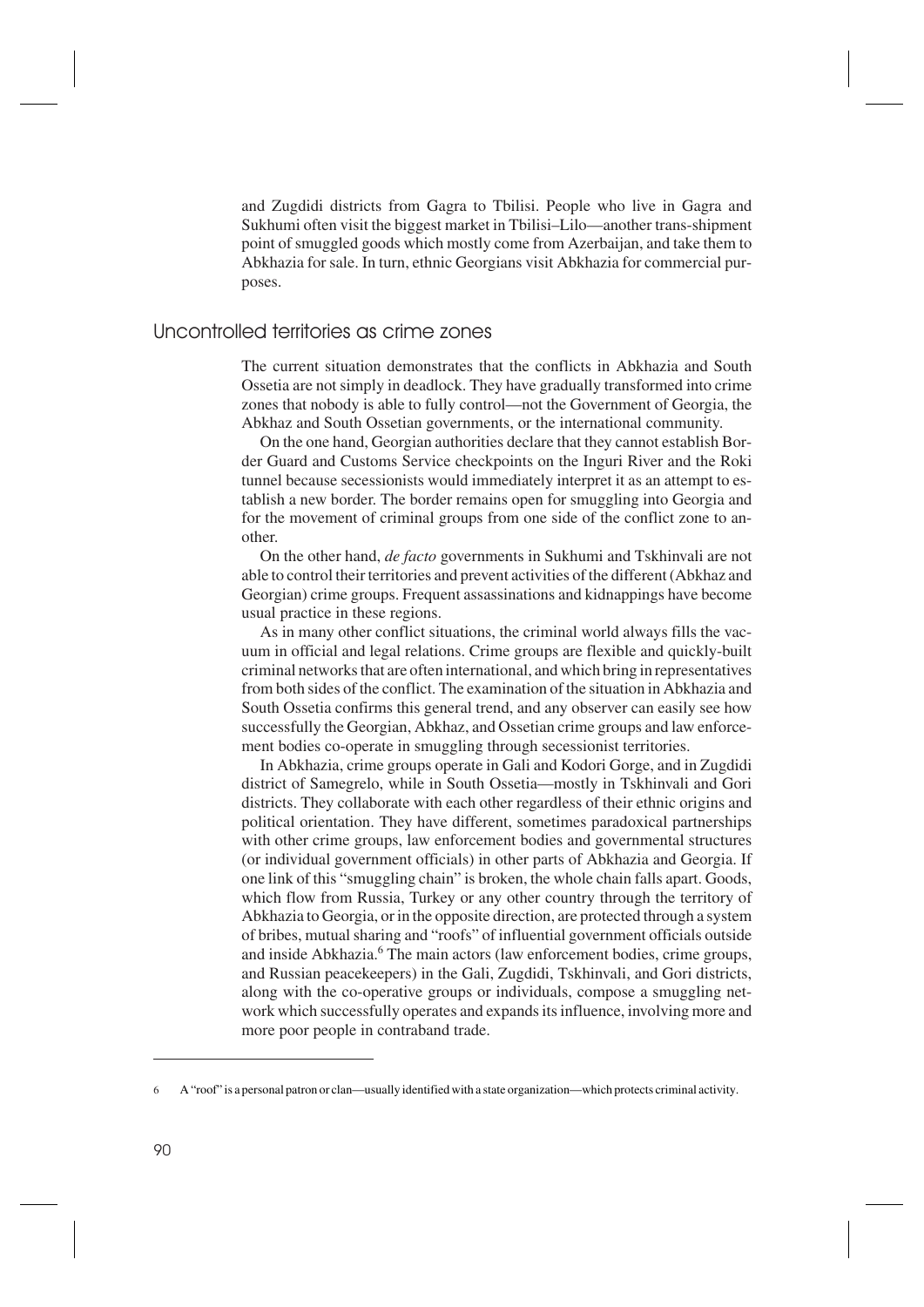There are many questions, which arise in such circumstances. How dangerous is the criminal situation and smuggling for the population living on both sides of the Inguri river, and for the international community? What kind of impact does it have on the economic, political and military situation? What forms of contraband trade and mechanisms exist, and which are the dominant contraband goods? Which political actors benefit from the situation, and—most importantly—are there any possible solutions to the problem?

## Routes and Types of smuggling: potential and real threats

During the Soviet period, Georgia was adjacent to NATO (Turkey), and armed troops with sophisticated weapons—including strategic and tactical nuclear weapons—were maintained on the entire Georgian territory. After the Soviet collapse and the withdrawal of nuclear weapons and a major part of these troops, there have been 197 discoveries of radioactive materials abandoned by Russian troops on Georgian territory. They include both weak and strong sources of radiation.<sup>7</sup> Experts have concluded that the international community is exposed to real danger if such radioactive materials are smuggled abroad, making it possible to use "dirty bombs" in potential terrorist attacks against the West and Russia. Uncontrolled territories are the best places for smuggling such materials.<sup>8</sup>

The smuggling of nuclear materials through the territory of Abkhazia is a real possibility, but smuggling in weapons and drugs is already a reality. The scale of illegal trade in weapons dropped dramatically after the end of military action in 1993, but demand from criminal groups inside and outside the region has continued to stimulate supply.

In 1997, the criminal police department in Moscow discovered an extensive crime network which for two years had supplied illegal weapons (pistols, machine guns, grenades, and grenade-guns) from Abkhazia to organised crime groups in Moscow.<sup>9</sup>

In the summer of 2002, a Russian criminal leader, Artur Liudkov (nickname—Iasha Astrakhanskyi) and Mchelidze, a major in the Georgian Ministry of State Security, were arrested by Georgian law enforcement representatives for transporting anti-tank rocket launchers ("Fagot"), hollow-charge shells and other weapons. They claimed that they had been bought in South Ossetia from Russian peacekeepers. There were strong suspicions that these weapons were intended to be transported from South Ossetia to Chechen separatists in the Pankisi Gorge. David Shengelia, leader of a Georgian partisan group, the "Forest Brothers," declared that he had asked for these weapons to defend the Georgian population in the Gali district of Abkhazia. Despite a significant controversy, the investigation was unsuccessful. Arthur Liudkov insisted that he was just an "accidental traveller" in the Land Cruiser carrying the weapons, and was released

<sup>7</sup> George Kolbin, *Environmental Aspects of Former Soviet Military Sites in Georgia.* NATO CCMS Workshop on Reuse and Cleaning of Former Military Sites, Bishkek, May 27–29 2002.

<sup>8</sup> Ken Stier. *Missing Radioactive Generators in Georgia Raise "Dirty Bomb" Concerns*. 6/28/02, <http://www.eurasianet.org>

<sup>9</sup> Alexander Strogin. *Banditam privezli iz Abkhazii tselyi arsenal*. Kommersant-daily, Moscow, September 30, 1997.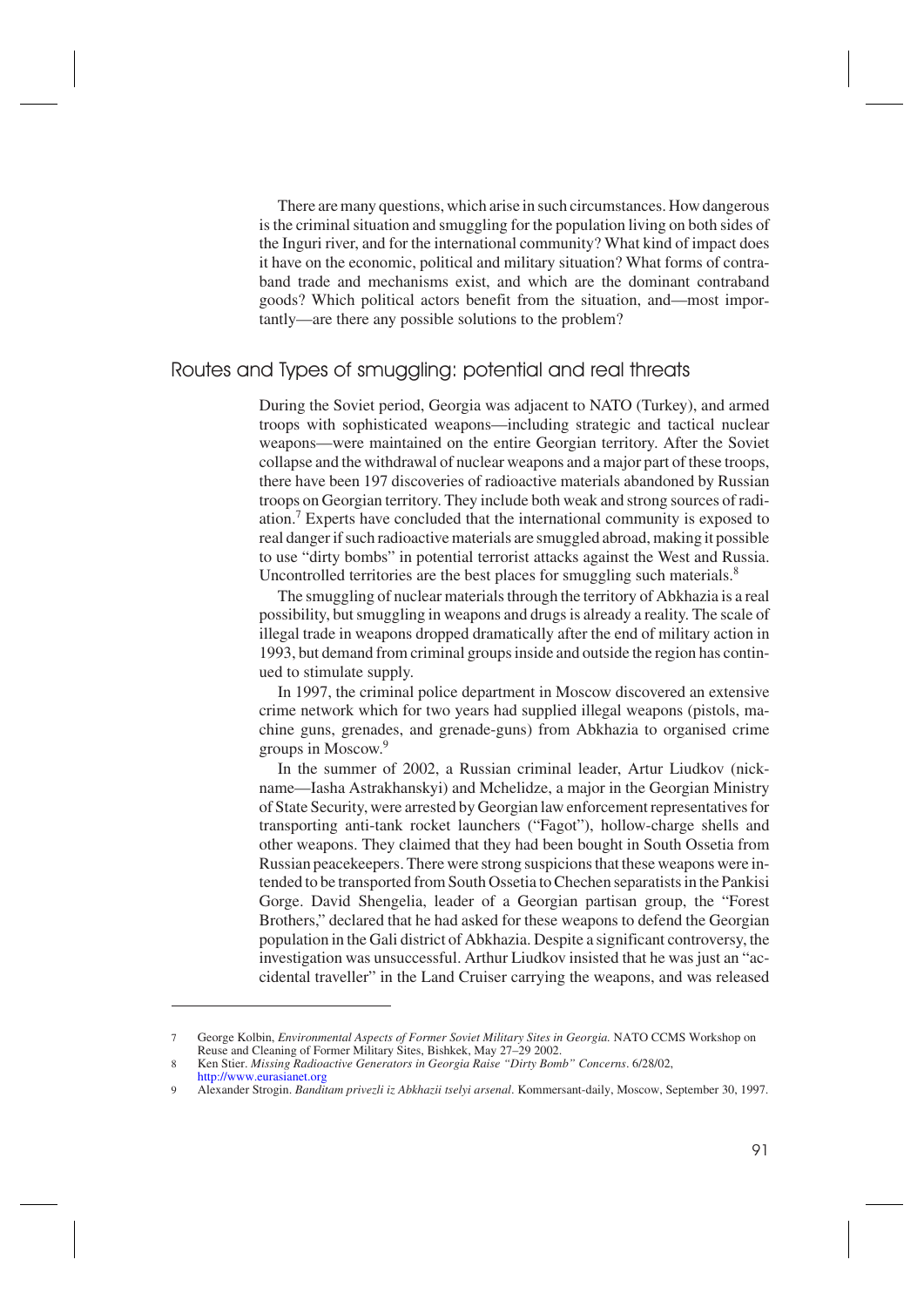after three month's detention. The Land Cruiser belonged to a well-known professional criminal called Shakro Kalashov. In April 2003, Liudkov was killed in Moscow under suspicious circumstances $10$ .

Until a political resolution to the conflict in Abkhazia and South Ossetia is reached, local crime groups and their political allies will have an ongoing excuse for illicit trade in weapons under the pretext of either "struggle against separatists" or "struggle against terrorist groups." Assassinations, kidnappings, taking hostages, and abuse of human rights will also continue.

Another form of smuggling through Abkhazia and South Ossetia is the illicit trade in drugs. Smuggling in either direction, i.e. to or from Georgia, manifests itself in a variety of ways. Much depends on who is smuggling, where it takes place, on the type of drug, and how much is being transported. Some narcotics are grown for domestic consumption. Any country in decline, with a very high unemployment rate and deep poverty among young people, usually faces explosion in drug consumption. Some smuggling routes cross the North Caucasus through mountain passes or across the Psou or Inguri rivers. Marijuana and hashish are produced locally, while such drugs as cocaine and heroin are imported from Turkey for transit either to Russia, or by Turkish boats to Spain and other European countries. New drug routes are concentrated around major drug trafficking centres such as Sukhumi, a major seaport, and Gudauta, a former Russian military base.<sup>11</sup> Russian army and navy, which use the airdrome and port in Gudauta, are useful conduits for drugs. Russian air force can easily transport drugs from Central Asia to the Gudauta airdrome. After that, the drug route continues to Europe. Neither the Abkhaz nor Georgian customs officers or law enforcement bodies are allowed to check Russian military cargoes.12 Other parts of Georgia are also used for trafficking in drugs, especially South Ossetia and the Pankisi Gorge. The latter has decreased in influence due to the introduction of the Train and Equip programme and anti-terrorist operations there. It has become too risky for drug smugglers to use the Pankisi Gorge.

Abkhazia has become one of the routes for trafficking local and Russian women to Turkey. Usually they are transported by Turkish boats in groups of 5–6.13 There are also recorded cases of people being smuggled in the opposite direction, i.e. from Turkey to Abkhazia. For example, the Georgian Coast Guard once stopped a boat carrying 4 persons who had escaped from a coal mine in Tkvarcheli district of Abkhazia. Turkish smugglers had promised them well-paid jobs in Russian coal mines, but had transported them to Abkhazia instead, where they had been forced to work in poor conditions with no pay. After a month they had escaped. The Kutaisi City Court investigated the case.<sup>14</sup>

All of the above-mentioned types of smuggling are illegal anywhere in the world, including Abkhazia. Unfortunately, the political resistance in the region

13 Ibid.

<sup>10</sup> *Gangstera rasstreliali za svias s lesnymi bratiami?* Newspaper Moskovskyi Komsomolets, April 22, 2003.

<sup>11</sup> Georgian sources claim there is still a Russian military presence there.<br>12 Interview with officers of the Department of Intelligence of Georgia

Interview with officers of the Department of Intelligence of Georgia.

<sup>14</sup> Based on materials from the Department of the Border Guard of Georgia.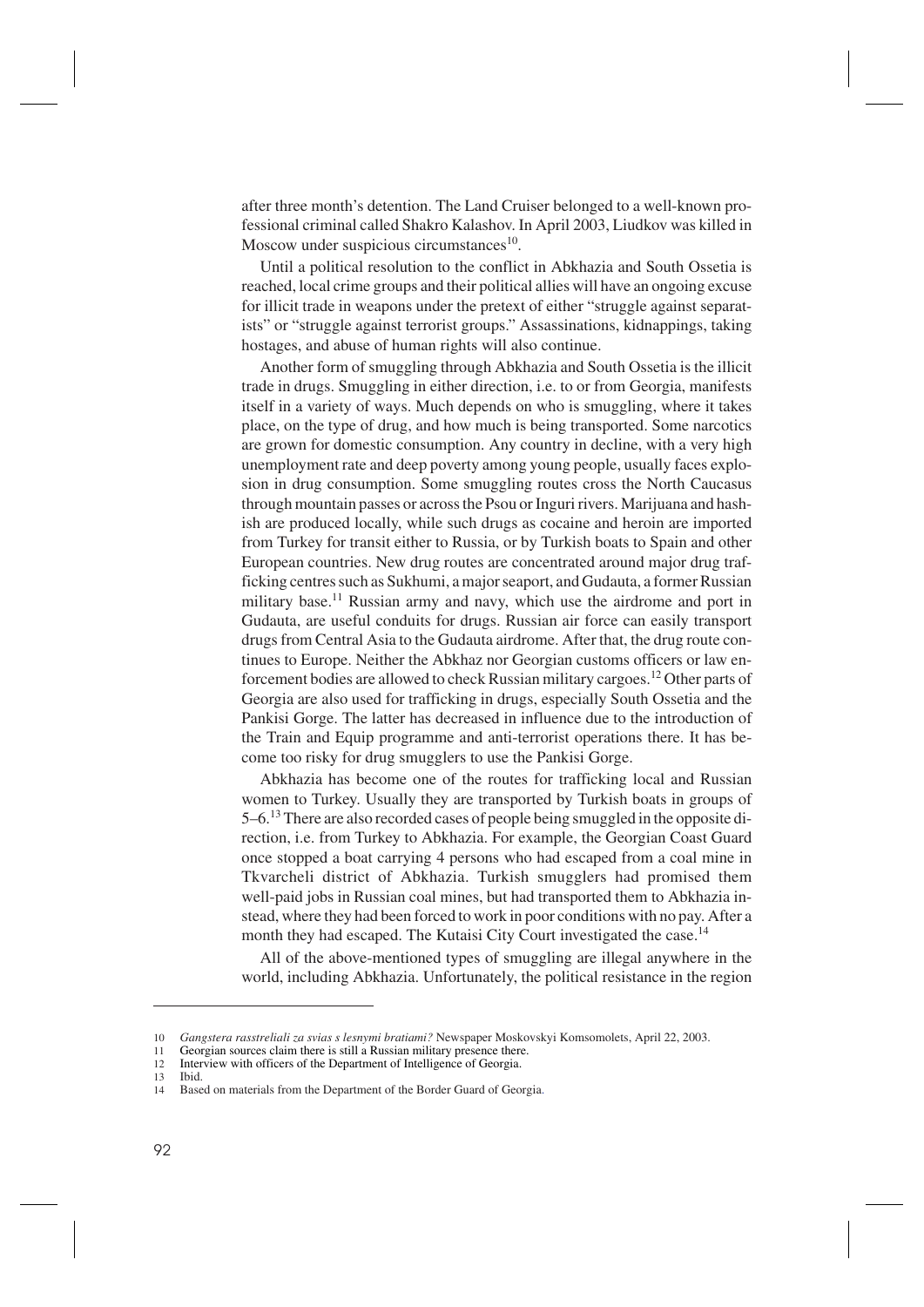creates uncontrolled zones that jeopardise the security of the international community, and leaves few chances for a successful struggle against them.

There are also other types of smuggling through Abkhazia and South Ossetia which are economically damaging for Georgia.

Smuggled goods are mainly imported from Russia, while most exported goods go to Turkey. There are also other countries, from or to which smuggling takes place—notably Ukraine, Rumania, Bulgaria, Italy, and Spain. Most active are the private boats and ships under the Turkish flag—approximately 40 vessels in all—which handle up to 80 percent of all maritime smuggling, and up to 60 percent of all smuggling through Abkhazia. Every day 3–4 ships participate in smuggling to and from Sukhumi and Ochamchire, while smaller boats operate to and from Pitsunda and other towns. Most boats carry timber directed above all to the Spanish shadow market. State-of-the-art equipment situated in Abkhazia manufacture parquets that are then exported by Turkish boats to Spain. Expensive timber, such as box-tree, is used, which was not allowed in the Soviet period. Timber smuggling is one of the main sources of income for the Abkhaz secessionist government and local clans.<sup>15</sup> According to Abkhazian sources, in 2002 the production value of the Abkhazian timber industry was \$1,723 million, of which logs constituted 82 percent.<sup>16</sup>

Another smuggled commodity is fuel. Its extent depends on world prices, but there is not enough reliable information and no reliable statistics to give exact estimates. For example, according to Georgian sources, the total population of Abkhazia is currently approximately 170,000, while secessionist sources claim that the correct figure is 320,000. This makes it difficult to calculate the average level of fuel consumption in Abkhazia. However, it is generally believed that there is a very small quantity of diesel fuel and gasoline imported to Georgia through Abkhazia—mostly for local consumption in the Samegrelo region, sometimes to Kutaisi and other regions of western Georgia. Smuggling from Azerbaijan and South Ossetia, however, is more significant. Of these, Azerbaijan is the primary source, because there is no railroad or sea connection from South Ossetia. Smuggling between Russia (North Ossetia) and South Ossetia is limited in wintertime because traffic for heavy trucks is difficult due to snowfalls and slippery roads in the mountains.

Changes in the taxation system of Georgia after 1998 aggravated the local business environment, and the difference between world prices and fixed Russian fuel prices on the domestic market increased after 1999. The resulting economic conditions boosted fuel smuggling through Abkhazia and South Ossetia. In 1998, world prices were very low and smuggling not so profitable. The following year prices started to climb, and with them smuggling from Russia.

Nowadays Russians can no longer compete with Azerbaijan fuel. Although the Azeri fuel is poor in quality, it is cheap and close to the Georgian market. Rail transport is cheaper and allows larger quantities than transportation from Russia. In addition, psychologically, the business climate between Azeris and Georgians

<sup>15</sup> This information is based on interviews with officers of the Department of Border Guard, Department of Intelligence, and Ministry of State Security of Georgia.

<sup>16</sup> Source: ИА REGNUM, [http://www.abhazia.com/news/.](http://www.abhazia.com/news/)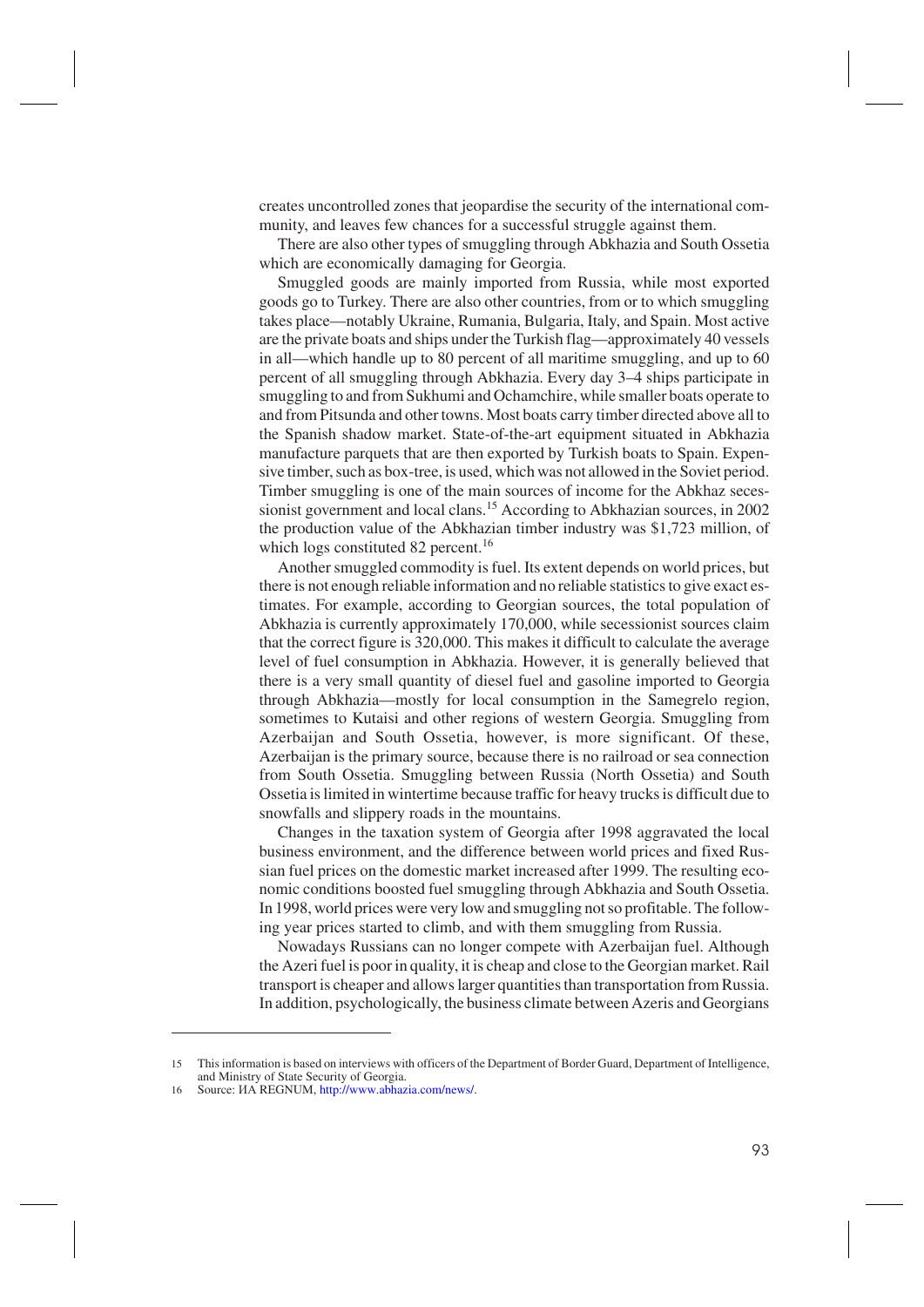is better—Georgian–Russian relations are extremely tense whereas there are friendly relations between the two South Caucasian countries that share similar geopolitical goals. Even if the railway through Abkhazia is opened, hostile post-conflict relations and the high level of crime in the region will complicate commerce.<sup>17</sup>

Cigarettes are smuggled mostly from Russia ("Donskoi Tabak") and Turkey ("Parliament" etc.). Earlier "Vice Roy" was the most commonly smuggled cigarette through Abkhazia, but when a Georgian tobacco factory started to manufacture "Vice Roy" in Tbilisi, its smuggling practically stopped. There are two factories in Gudauta and Sukhumi which produce low-quality "Marlboro" cigarettes. Some are smuggled to Turkey, a small quantity to Russia, and the rest to Georgia. The d*e facto* authorities in Abkhazia have an excise license (issued in Russia) for domestic trade, but it is not valid in any foreign country.

The exportation of non-ferrous and ferrous scrap metal through Abkhazia peaked in 1999 (40,000 tons of non-ferrous metal, and 32 tons of ferrous metal), after which the activity largely exhausted. One of the smuggling routes ran from Zugdidi through the Gali district to ports in Abkhazia.

Coal from Tkvarcheli in Abkhazia is imported mostly to Turkey. Some foreign firms have even signed agreements for coal supply with the *de facto* government of Abkhazia. There are plans to produce up to 100,000 tons of Abkhazian coal per year. Today, three to four freight cars arrive daily from Tkvarcheli to Abkhazian ports.

Some foreign companies have also signed agreements with the *de facto* government in Abkhazia for fishing rights. The boats which participate in illegal fishing in Abkhazian waters are mostly Turkish. Both the secessionist Abkhaz authorities and the Georgian Border Guards have made some arrests.18 The Georgian border Guard started regular coastal patrolling in 1999, and has since then apprehended 42 boats engaged in some type of smuggling.<sup>19</sup>

There is also seasonal trade in hazelnuts and citrus fruits from the Zugdidi and Gali districts to Russia or Turkey. These products, together with smuggling in cigarettes, scrap metal, timber, and fuel are the main activities connected with criminal disagreements, assassinations, kidnappings, and the taking of hostages.

#### Who benefits from unresolved conflicts?

Despite the extremely violent environment related to smuggling through Abkhazia, its negative impact on the Georgian economy is insignificant in comparison to the volume of smuggling through the Red Bridge (from Azerbaijan), the port of Poti (Black Sea), the Autonomous Republic of Ajara (from Turkey and the Black Sea), Kazbegi (from Russia) and Akhaltsikhe (from Turkey). According to expert assessments, of the total volume of smuggling to and from

<sup>17</sup> Interview with Vano Nakaidze, Energy Committee Chairman, Member of the Board of Directors, American Chamber of Commerce in Georgia.

<sup>18</sup> Сотрудники прокуратуры экологического надзора конфисковали 300 кг. камбалы и 130 кг. белуги. [http://www.abhazia.com/news/.](http://www.abhazia.com/news/)

<sup>19</sup> Information is based on materials submitted by the Department of the Border Guard of Georgia.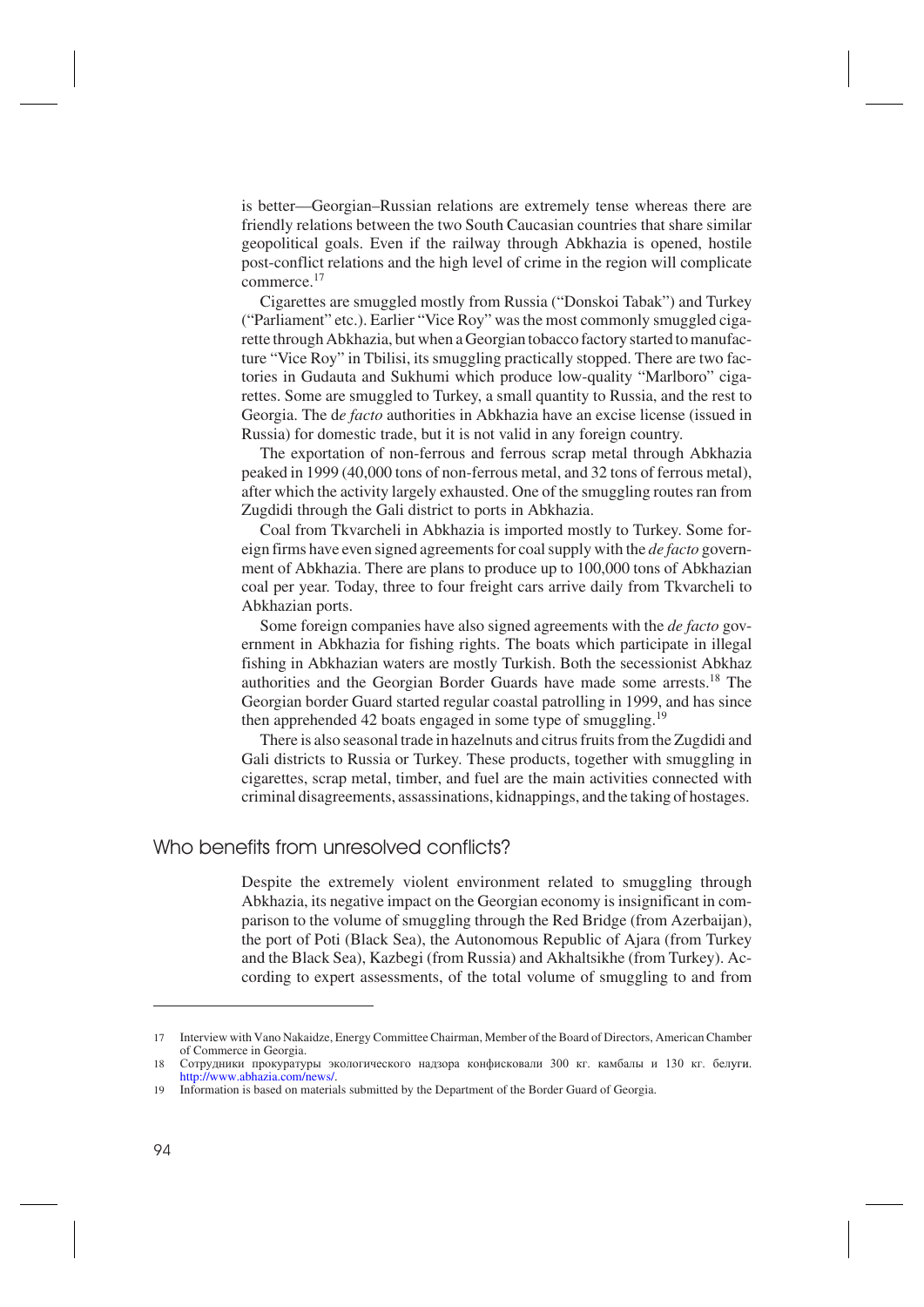Georgia, smuggling through Abkhazia and South Ossetia constitute 15–20 %, of which Abkhazia's share is perhaps only  $3-5\%$ .<sup>20</sup>

It is of much more importance that the smuggling networks in Abkhazia increase the crime rate, create corrupt economic interests among powerful political groups, and contribute to the existing political status quo. Groups in power benefit from the situation both financially and politically. Smuggling and frozen conflicts are the two pillars which help political clans inside and outside Abkhazia to control material and coercive resources, limit democracy, and maintain political power for an indefinite time. There have been no elections for the head of the Government-of-Abkhazia-in-Exile for over ten years. In the meantime, the secessionist President of Abkhazia has held Soviet-type elections, receiving a fantastic 98 percent of the votes in the absence of rival candidates. While the leaders are hostile to each other, their grassroots level supporters and state organisations successfully co-operate through smuggling networks. Sometimes the situation is tensed by political orders from patrons, but the rest of the time people are occupied with making money by co-operation. It is not surprising that many people in Georgia wonder if the "Forest Brothers" are partisans or smugglers. There are similar concerns about the secession-supporting Abkhazian paramilitary detachments which frequently organise "cleansings" against Georgians in the Gali district but then continue their co-operation with Georgian smugglers.<sup>21</sup>

The government of Georgia has also benefited from the existing status quo. The constitution of Georgia does not regulate the administrative-territorial divisions within Georgia until the conflict in Abkhazia is concluded and the final status of Abkhazia determined. Instead of holding democratic elections for regional governments, governors and local government administrators, the President of Georgia appoints them, justifying these undemocratic measures by pleading to concerns about aggression from the separatist regimes. Gerrymandering and the interference of local and regional authorities in presidential, parliamentary and local elections has become an integral part of the electoral process in Georgia.

The limitation of democratic freedoms, especially at the grassroots level, leads to the formation of political clans which dispose of public property in their own interests and keep their citizens in abject poverty. They use militant ideologies, and corrupt coercive and criminal structures to keep citizens terrorised (for example, through a permanent irrational fear of war) or fill their minds with revengeful thoughts. Ordinary ethnic Abkhazians and Georgians are manipulated and victimised by these clans. Any democratic change is a serious threat to the power of the ruling groups. Democratic change can initiate conflict resolution and facilitate the transformation of smuggling activities into legal businesses. The deep political crisis of November 2003, and the consequent changes in political power give some hope that the situation in Georgia will eventually improve.

Georgian law enforcement bodies benefit from smuggling. Administrative enforcement is not effective in the current disastrous economic situation. Ac-

<sup>20</sup> Interviews with experts of the American Chamber of Commerce in Georgia and officers from the Ministry of State Security.

<sup>21</sup> The last time such "cleansing" took place was in the second part of May with the participation of 500 gunmen from the so-called "spetsnaz". [http://www.abkhazya.org/server/-docs/news/.](http://www.abkhazya.org/server/-docs/news/)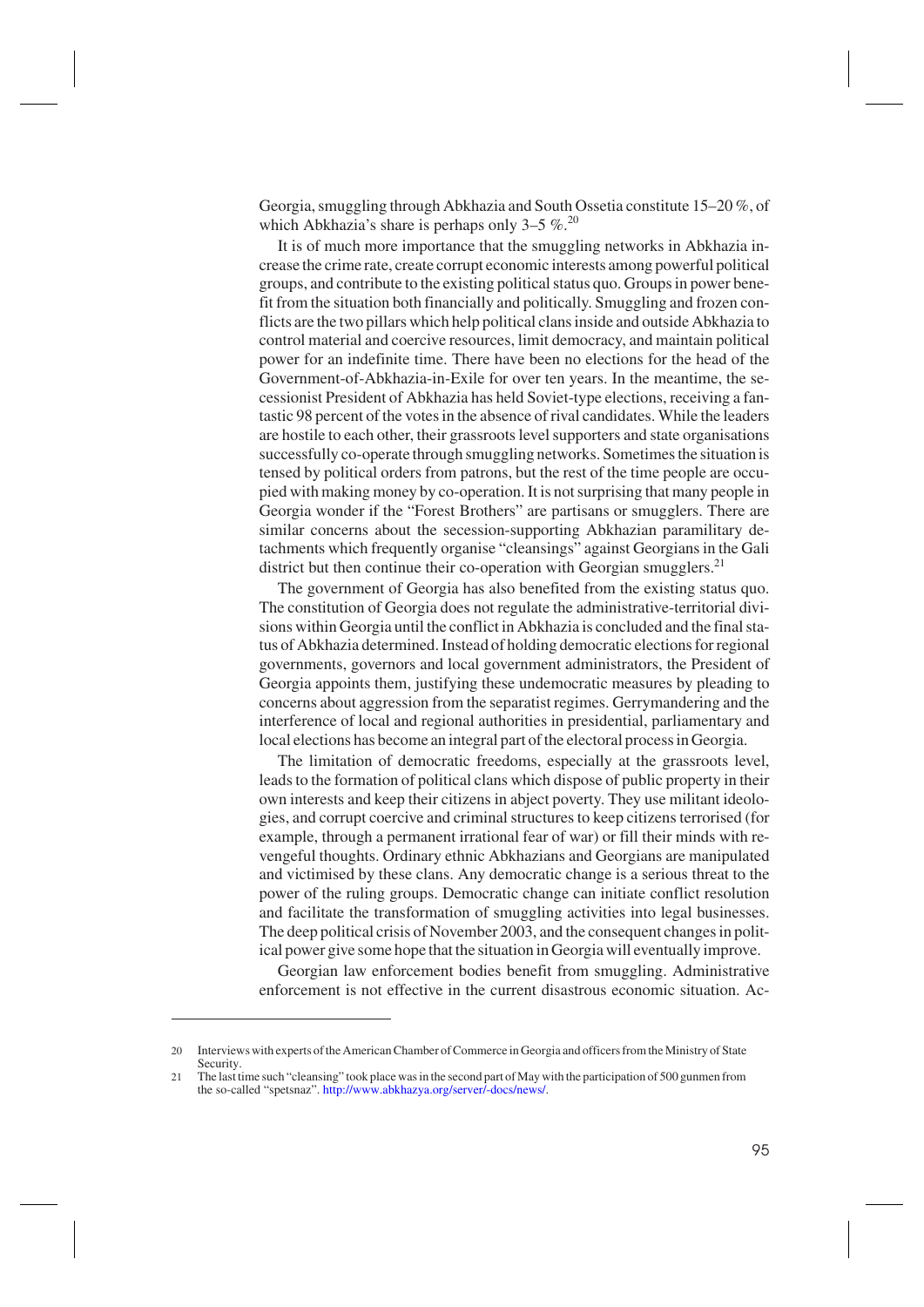cording to statistics from the Ministry of Internal Affairs of Georgia (the Department of Struggle Against Corruption and Economic Crimes), in 2000, there were 22 recorded cases of customs violation, in 2001: 23 cases, in 2002: 35 cases, and in the first quarter of 2003: 17 cases. In comparison to the volume of contraband trade, and the thousands of transport units which every day cross the borders of Georgia, this is a drop in the ocean. In the Samegrelo region, which borders Abkhazia, the corresponding figures are: 2000—0; 2001—0; 2002—2; 2003—12.22The General Prosecutor's Office very seldom conducts thorough investigations, and even if it does, only few cases are prosecuted.<sup>23</sup> In effort to justify the situation, high-ranking officials from law enforcement bodies say that since Abkhazia and South Ossetia de jure are Georgian territories, they cannot find legal evidence of smuggling from abroad because Georgian smugglers usually buy their goods from Abkhazian or Ossetian smugglers on territories which are Georgian, but outside Georgian control. Decree of the President of Georgia No. 434 permits law enforcement organisations to monitor transportation of goods inside Georgia, but in practice, rampant corruption foils any such efforts. Given the current situation, combating the problem of smuggling by administrative methods is almost futile. The monthly salary of law enforcement officials is only \$25–50, but by taking bribes up to \$100 per truck, they can increase their monthly income up to \$1,000–5,000. In 2002, "Rustavi-2", an independent Georgian television programme investigated the connection between smuggling and the corruption of the customs and law enforcement agencies. Video records proved that administrative corruption is one of the main reasons for the failure to control smuggling.

There is also a broad social base for the smuggling networks: they involve many poor people and give them a chance to survive. Attempts by the "Extraordinary Legion" (an agency of the Georgian Ministry of Finance) to confiscate contraband cigarettes in Tbilisi from street vendors and kiosks caused massive protests and clashes.<sup>24</sup> In the present situation of continual political tension and very little support for the government of Georgia, authorities are not willing to use radical administrative methods and interfere in the operations of local clans in conflict zones, where smuggling has become one of the main sources of income. Despite its general destructive impact on attempts on conflict resolution, smuggling may, however, have one positive outcome: unlike Abkhazia, where a strong, hostile post-conflict atmosphere still prevails, the Ergneti contraband market in South Ossetia has played a positive role in creating economic co-operation between Ossetians and Georgians despite their participation in smuggling. This co-operation has resulted in hundreds of new jobs, and given parts of the local population a chance to survive. "Ossetians are smarter than Abkhazians," said one expert from the American Chamber of Commerce in Georgia, "because they understood to use the Roki tunnel to fulfil their economic goals, and now both Georgians and Ossetians can freely go to Tbilisi and Tskhinvali, have din-

<sup>22</sup> Source: Ministry of Internal Affairs of Georgia.<br>23 Interview with Michael Machavariani, the form

<sup>23</sup> Interview with Michael Machavariani, the former Minister of Tax Revenues of Georgia.<br>24 February Levion" is an armed unit which was specially created for combating smud

<sup>24</sup> "Extraordinary Legion" is an armed unit which was specially created for combating smuggling. It is subordinated to the Ministry of Finance of Georgia.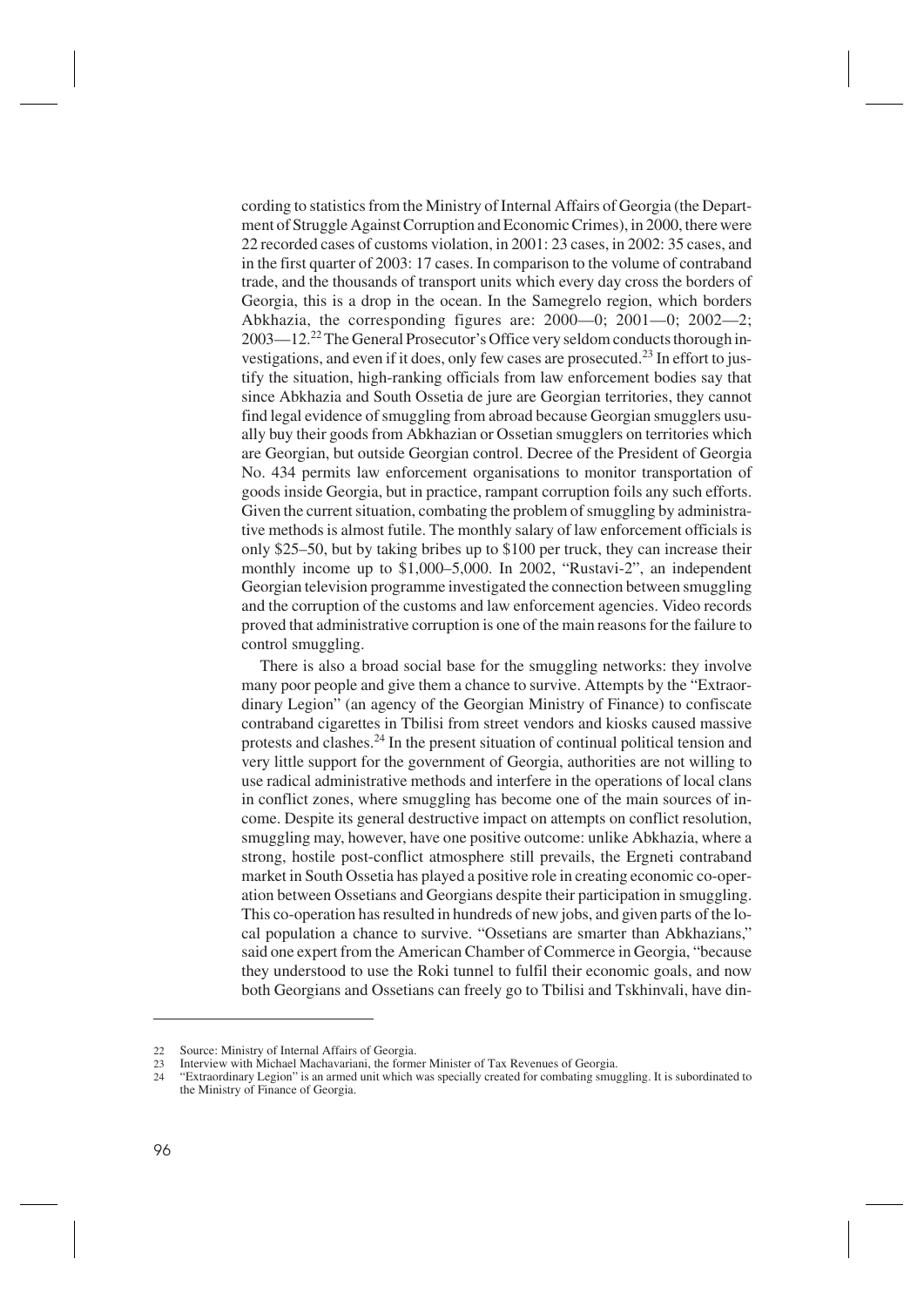ner in restaurants there, and more or less safely return to their homes. It is difficult even to imagine the same in any part of Abkhazia".<sup>25</sup> Any attempt to eliminate the market through administrative measures may cause a new conflict, and is pointless, because other markets will be created elsewhere.

#### **Conclusions**

The negative impact of smuggling through Abkhazia and South Ossetia on the Georgian economy is insignificant in comparison to the volume of smuggling through other parts of Georgia.

It is of much more importance that the smuggling networks in Abkhazia and South Ossetia increase the crime rate, create corrupt economic interests among powerful political groups, and contribute to the existing political status quo and "frozen conflicts".

The main reasons for smuggling through Abkhazia and South Ossetia are not transparent borders or secessionism, but institutional weakness and corruption in law enforcement bodies, and the absence of initiative among previous leaders of the supreme executive branch of the Government of Georgia to change the situation in the country.

Sanctions against Abkhazia only contribute to the development of smuggling and shadow businesses on its territory.

## Recommendations

What to do in the current situation? In theory, there are several possible ways to solve the problem of smuggling through Abkhazia and South Ossetia:

Sanctions against the secessionist regime in Abkhazia should be lifted regardless of the conditions the Georgian side has thus far insisted on. This would reduce the level of mistrust towards Georgians among ordinary Abkhazians, and deprive Abkhaz secessionists of the possibility to use the sanctions for fuelling anti-Georgian ethnic hostility.

Attempts to forcefully destroy contraband markets may cause a renewal of armed conflicts or even social disorder in Georgia.

#### **Ineffective Steps**

*Legal enforcement*(1) against socially vulnerable people is dangerous in the current tense political situation in Georgia.

*Legal enforcement* (2) against local secessionist clans in conflict zones, where smuggling has become one of the main sources of income, is impossible due to danger of renewal of conflicts.

<sup>25</sup> Interview with experts from the American Chamber of Commerce in Georgia.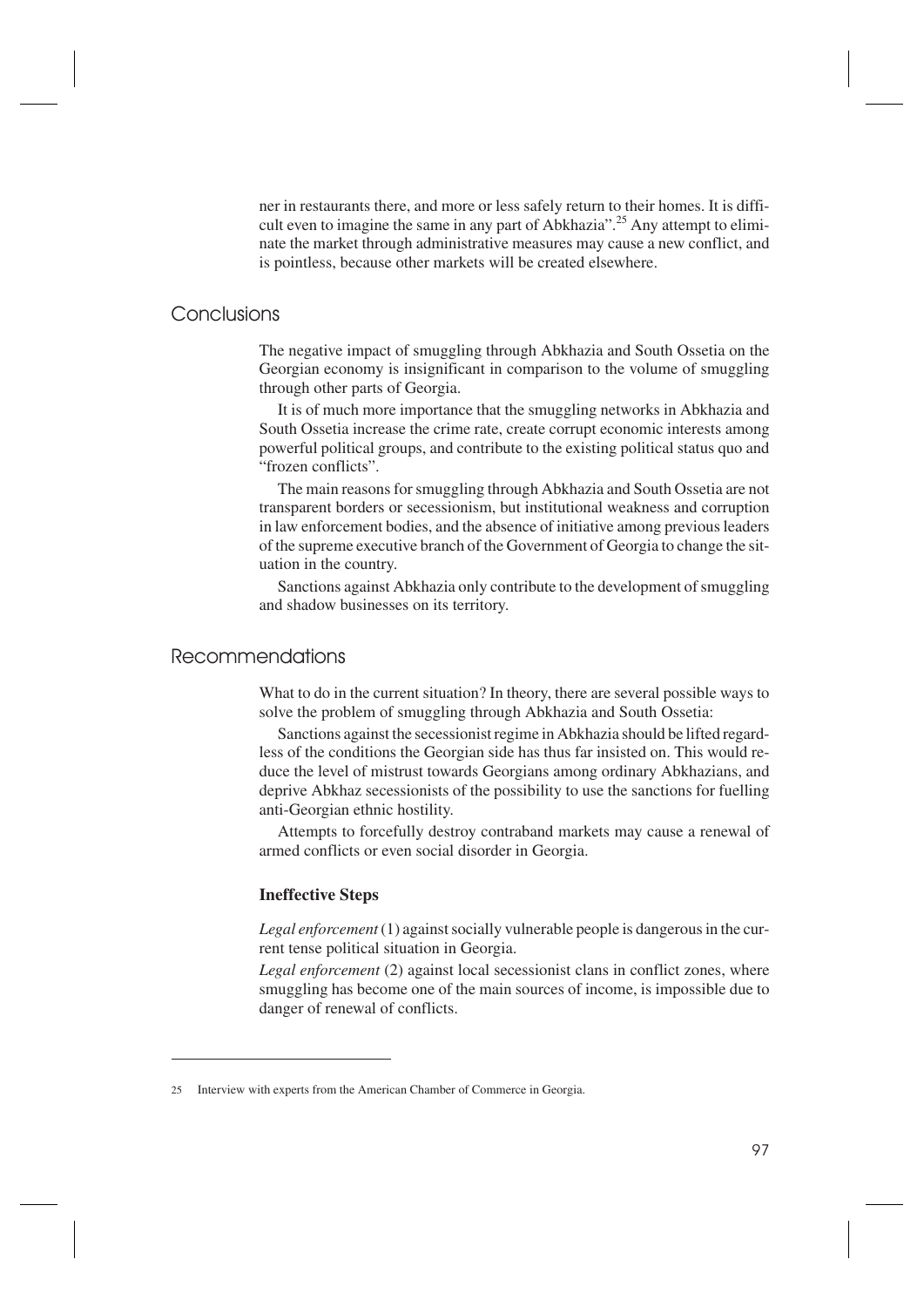#### **Effective Steps**

*Legal enforcement* (3) against Georgian wholesale smugglers; *Legal enforcement* (4) against corrupt law enforcement and government officials.

#### **Most Effective Steps**

Under the current conditions of tense relations with Russia and the "frozen conflicts" in Abkhazia and South Ossetia, economic incentives would offer the most appropriate and effective unilateral means for Georgia to minimise the level of smuggling through Abkhazia and other territories. Smuggling can most effectively be prevented by either economic measures or strong state and border control, but due to the uncontrolled borders in Abkhazia and South Ossetia, the latter is not at present a viable option for Georgia.

Economic steps could effectively minimise smuggling. It is necessary to rationalise the wage level of border officials, and to co-ordinate excise and other tax policy with neighbouring countries. Borders are porous, and they can always be used for smuggling if there are no economic incentives to promote the control of smuggling.

According to Mr. Michael Machavariani, former Minister of Tax Revenues, Georgia's current tax rates are the highest when compared to all its four neighbouring countries, i.e. Russia, Azerbaijan, Armenia and Turkey, with the exception of taxes on oil products where Armenia's taxes are higher. This makes smuggling from neighbouring countries a profitable business.

Acting legislation, such as the Tax Code and Law on Consumer's Goods, in fact promotes smuggling. Georgian legislation has created an environment where legal businesses cannot function and are squeezed out of the market. Smuggled goods cost less than those that have been legally taxed and imported. Legal importation makes no sense in such an inequitable competitive environment. Legal businessmen either switch to illegal operations or stay out of the market.

In most areas of trade, Western democracies have a much more effective control of smuggling than countries such as Georgia. In countries like Georgia, authorities know about the ongoing smuggling and often punish only those who fail to co-operate with corrupt officials. Usually those punished are petty individual smugglers.<sup>26</sup>

Additional measures that could also improve the situation would be to optimise the socio-economic conditions of the customs employees and to modernise customs infrastructure by, for example, implementing a programme for the computerisation of customs offices.

<sup>26</sup> Interview with Fady O. Asly, the President of the American Chamber of Commerce of Georgia.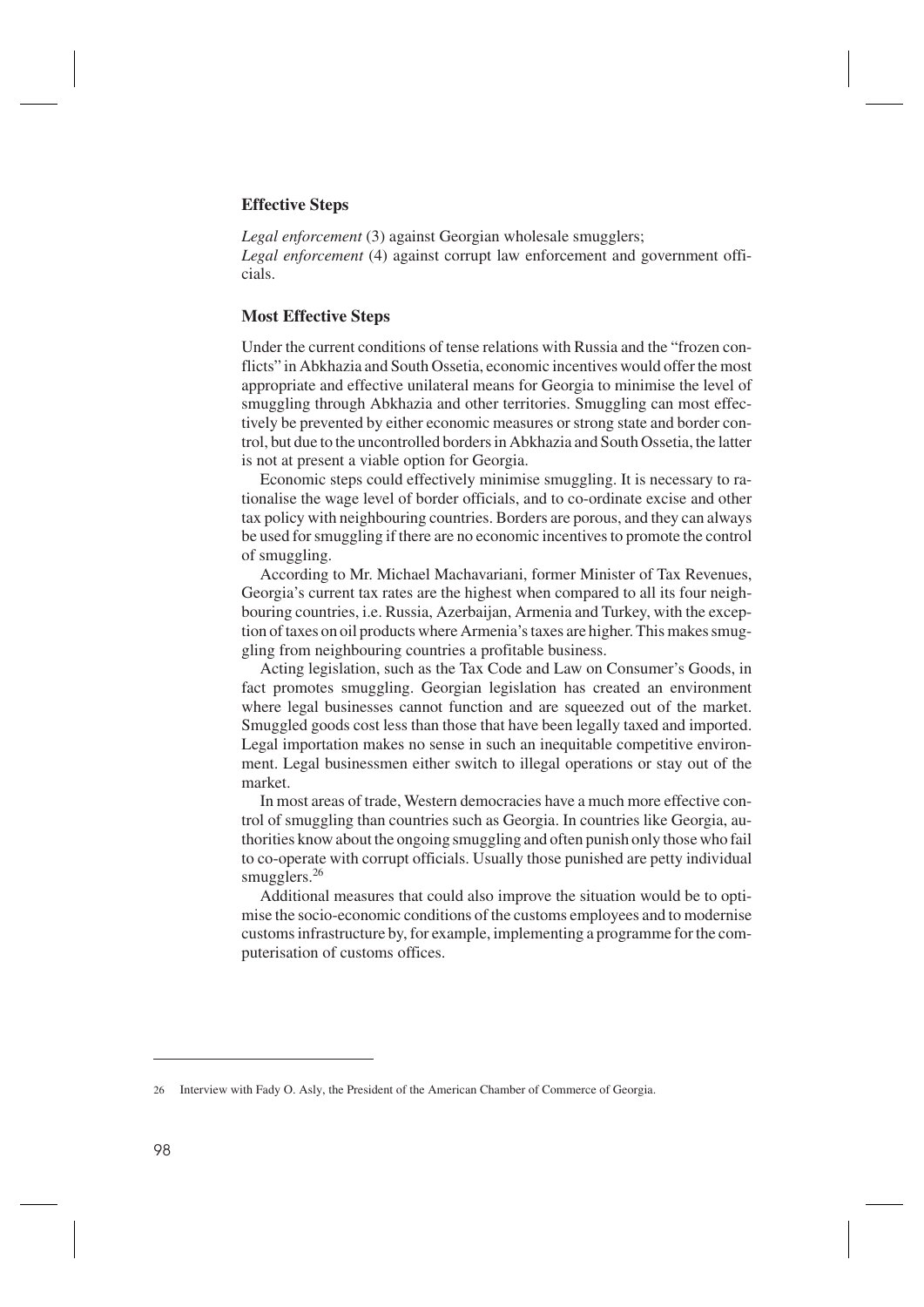## Reform of the Border Guard from military unit into Border Police

The old philosophy of border control sees it as a defence of the State borderline—the Soviet type "Iron Curtain" defence. New philosophy regards it as an instance that controls borders of the whole territory of Georgia, including regions neighbouring to Abkhazia and South Ossetia. Mobile Border Patrol in the regions of Samegrelo and Shida Kartli would be a significant step towards more effective control of smuggling through transparent borders in Abkhazia and South Ossetia even in conditions of unresolved conflicts.

#### **Main Problem**

Before November 2003, authorities headed by Eduard Shevardnadze, the President of Georgia, demonstrated a lack of initiative and will to institute any of these steps in an effective manner.

#### Example:

Pressure of the International Monetary Fund and anti-smuggling campaign in Georgia in August 2003.

Fair elections of new Parliament and President of Georgia, and political leaders in Abkhazia and South Ossetia

> Democratic change poses a serious threat to the power of the ruling groups both in Georgia and in its secessionist zones. It can initiate conflict resolution and facilitate the transformation of smuggling activities into legal businesses.

> There are expectations among the Georgian public that the newly elected President of Georgia, Chairman of the Parliament, and State Minister will essentially improve the situation in 2004.

## Long term perspective

*Political resolution* of the conflicts, and comprehensive co-operation among all interested parties. This would require the resolution of many highly complex problems such as: the relations between Russia and Western countries concerning the Caucasus region; relations between Georgia and Russia; relations between the Government of Georgia and the secessionist governments in Abkhazia and South Ossetia; relations between the government of Abkhazia-in-exile and the secessionist government of Abkhazia; and (most importantly) relations between ordinary ethnic Abkhazians, Ossetians, and Georgians through diplomacy and civic initiatives.

Despite the fact that the current "frozen" situation greatly diminishes the possibility that problems of smuggling and crime can be solved through political agreements and co-operation, they are in a key position if results are to be achieved.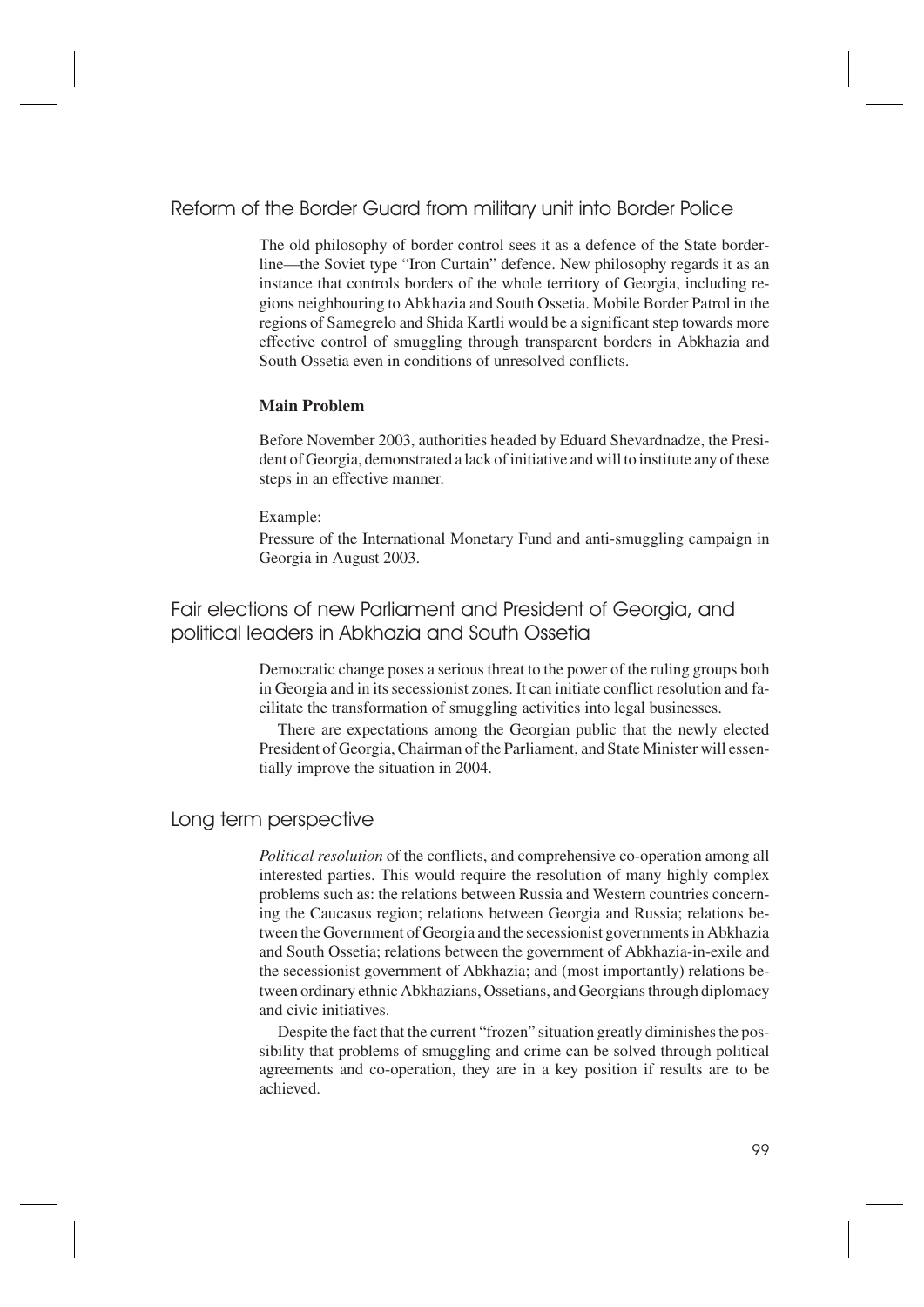Reassessment of the existing strategy on conflict resolution is necessary for breaking the deadlock.

#### Existing strategy:

Conflicting sides and mediators try to define political status of secessionist territories, but Georgian, Abkhaz, and Ossetian politicians are hostages of the existing situation. They are not able to satisfy each other's political claims connected to the definition of the political status. For example, if the president of Georgia agrees to recognise the independence of Abkhazia, he or she will immediately be impeached. The same happens if the de facto president of Abkhazia agrees to recognise Abkhazia as part of Georgia.

#### Result:

Both conflicts are in a deadlock with little prospect of resolution in the foreseeable future.

#### Proposed strategy:

- 1. Postponing the definition of political status to the indefinite future (probably to the future generation of politicians)—conflicting sides should announce a moratorium which means that secessionist governments would not declare independence while the Government of Georgia would not declare that Abkhazia and South Ossetia are parts of Georgia, until a formal procedure of unification with the European Union is topical. This will take several decades;
- 2. Following the strategy of Europeanisation. Both Abkhaz and Georgian politicians have already declared Europeanisation as their objective, and this is significant when a new strategy of conflict resolution is implemented. The European Union could elaborate a special programme of standardisation for further integration (as one of the means of conflict resolution) of those territories which have territorial disputes but wish to join the EU in future. Europeanisation is understood here as a long term process of meeting EU standards, which in the long run may lead to a formal procedure of unification with the EU, provided that there are grounds to expect that future politicians from all conflicting sides will be able to reach a compromise solution to resolve the conflict.

#### Expected results:

1. Based on European norms, immediate initiation of the processes of standardising legislation, customs and tax policy in Abkhazia and South Ossetia as well as in Georgia as a whole. Immediate elimination of any sanctions against secessionist regime in Abkhazia, and initiation of a repatriation of IDPs and refugees in Abkhazia, South Ossetia, and other regions of Georgia. Development of democracy and market economy within the context of policies aiming at eventual integration with the EU;